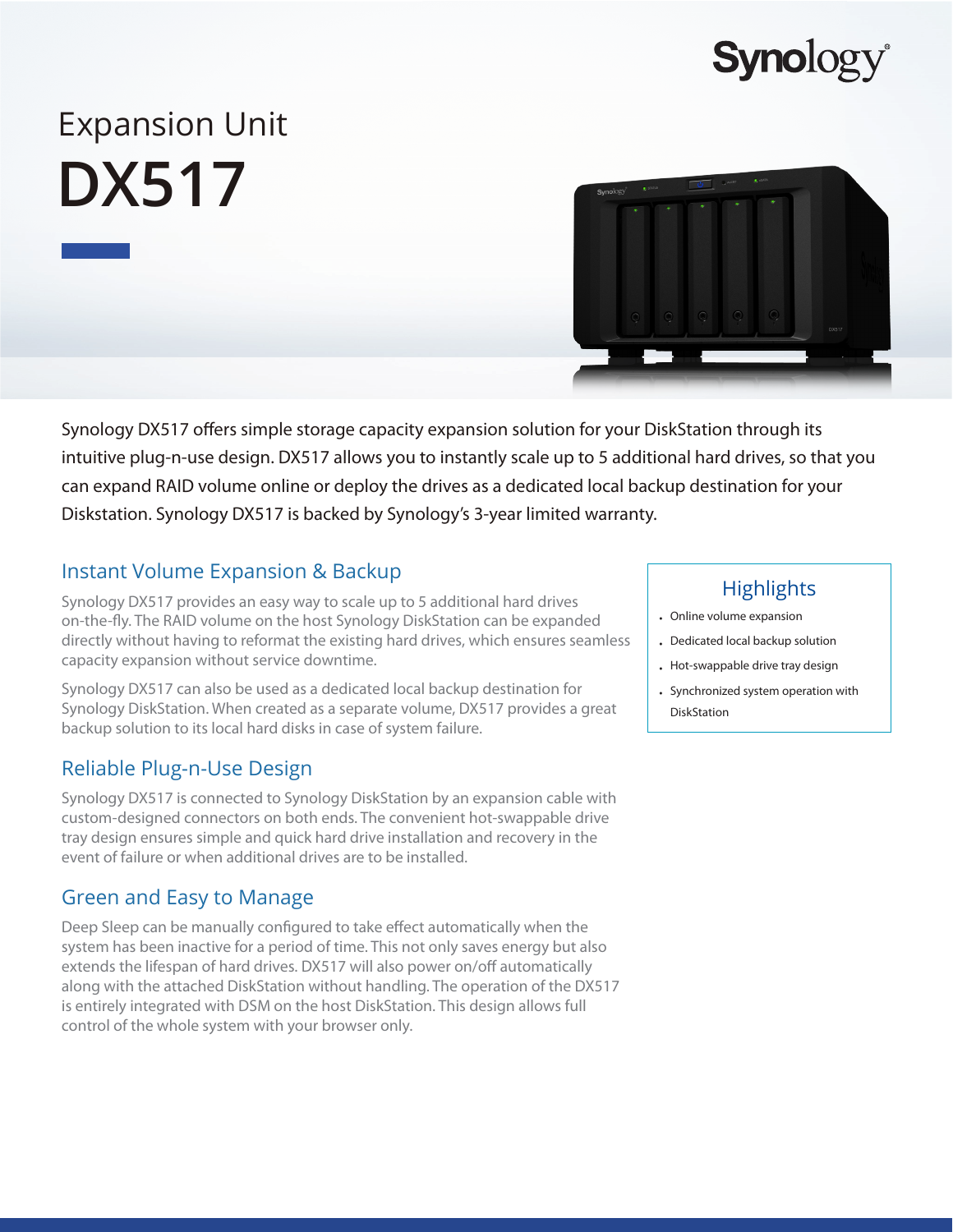### Hardware Overview



## Technical Specifications

#### **Hardware**

| Compatible drive type      | 5 x 3.5"/2.5" SATA HDD/SSD (drives not included)             |
|----------------------------|--------------------------------------------------------------|
| eSATA port                 | $\times$ 1                                                   |
| Size (HxWxD)               | 157 x 248 x 233 mm                                           |
| Weight                     | 3.91 kg                                                      |
| System fan                 | $2(80 \times 80 \times 20 \text{ mm})$                       |
| AC input power voltage     | 100V to 240V AC                                              |
| Power frequency            | 50 to 60Hz, single phase                                     |
| Power recovery             | Synchronized with connected Synology DiskStation (Auto Mode) |
| Operating temperature      | 5°C to 40°C (40°F 104°F)                                     |
| Storage temperature        | -10°C to 70°C (15°F to 155°F)                                |
| Relative humidity          | 5% to 95% RH                                                 |
| Maximum operating altitude | 2,000 m (6,500 ft)                                           |
| Supported NAS models       | DS1517+, DS1817+                                             |
|                            |                                                              |

#### **Environment and Packaging**

| Environment safety | RoHS compliant                                                                                |
|--------------------|-----------------------------------------------------------------------------------------------|
| Package content    | • DX517 main unit<br>· User Guide<br>• Accessory pack<br>· Expansion cable<br>• AC power cord |
| Warranty           | 3 years                                                                                       |

\*Model specifications are subject to change without notice. Please refer to www.synology.com for the latest information.

1. For complete information on compatible models, please visit www.synology.com.